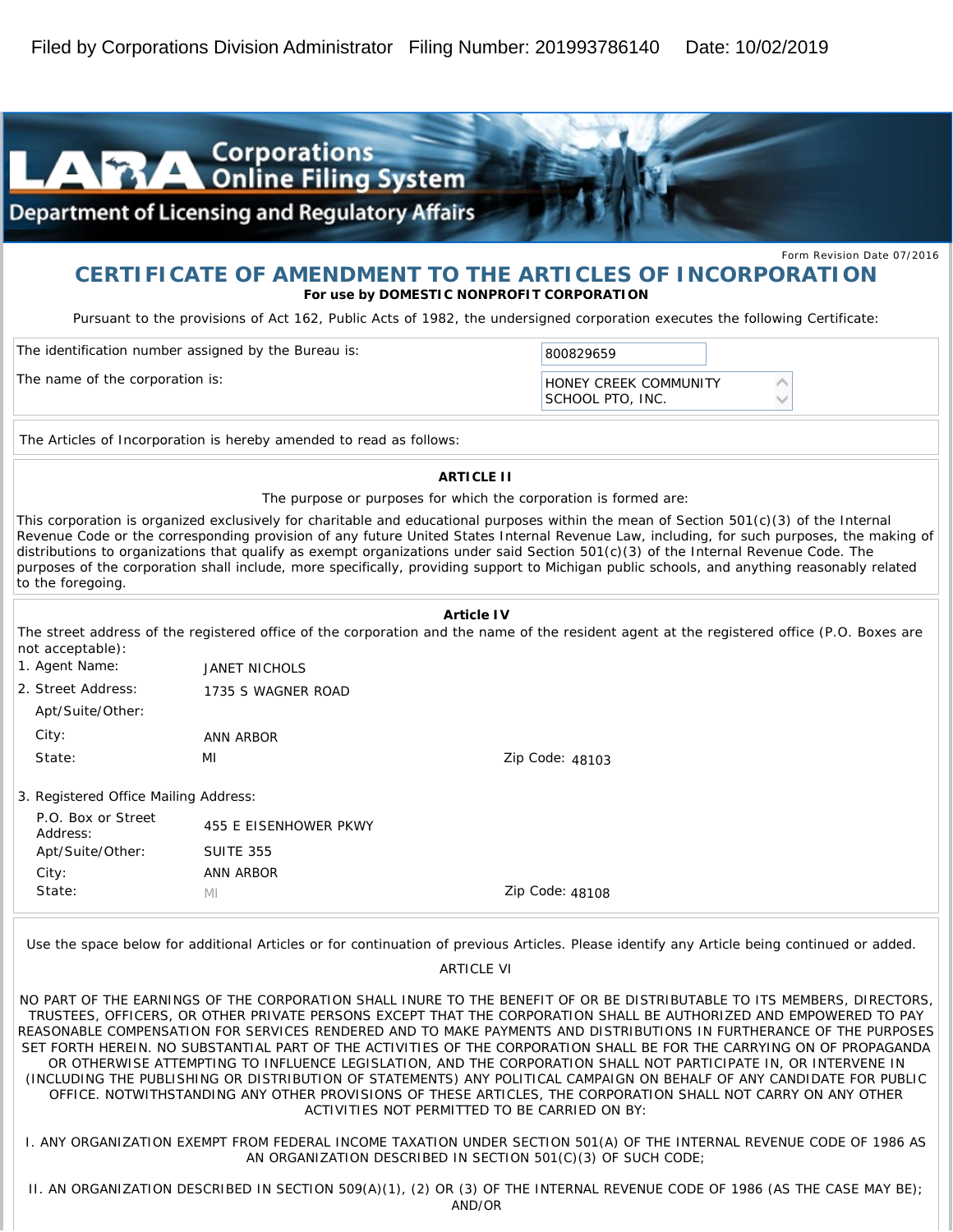III. AN ORGANIZATION, CONTRIBUTIONS TO WHICH ARE DEDUCTIBLE UNDER SECTION 170(C)(2), 2055(A)(2), OR 2522(A)(2) OF THE INTERNAL REVENUE CODE OF 1986.

#### ARTICLE VII

UPON THE DISSOLUTION OF THE CORPORATION, THE BOARD OF DIRECTORS SHALL, AFTER PAYING OR MAKING PROVISION FOR PAYMENT OF ALL OF THE LIABILITIES OF THE CORPORATION, DISPOSE OF ALL OF THE ASSETS OF THE CORPORATION EXCLUSIVELY FOR THE PURPOSES OF THE CORPORATION IN SUCH A MANNER, OR TO SUCH ORGANIZATION OR ORGANIZATIONS ORGANIZED AND OPERATED EXCLUSIVELY FOR CHARITABLE, EDUCATIONAL, OR SCIENTIFIC PURPOSES AS SHALL AT THE TIME QUALIFY AS AN EXEMPT ORGANIZATION OR ORGANIZATIONS UNDER SECTION 501(C)(3) OF THE INTERNAL REVENUE CODE OF 1986 (OR THE CORRESPONDING PROVISION OF ANY FUTURE UNITED STATES INTERNAL REVENUE LAW), AS THE BOARD OF DIRECTORS SHALL DETERMINE. ANY OF SUCH ASSETS NOT SO DISPOSED OF SHALL BE DISPOSED OF BY THE CIRCUIT COURT (OR EQUIVALENT THEREOF) OF THE COUNTY IN WHICH THE PRINCIPAL OFFICE OF THE CORPORATION IS THEN LOCATED, EXCLUSIVELY, FOR SUCH PURPOSES OR TO SUCH ORGANIZATION OR ORGANIZATIONS, AS THE SAID COURT SHALL DETERMINE, WHICH ARE ORGANIZED AND OPERATED EXCLUSIVELY FOR SUCH PURPOSES.

#### ARTICLE VIII

THE CORPORATION HEREBY ASSUMES ALL LIABILITY TO ANY PERSON OTHER THAN THE CORPORATION, FOR ALL ACTS OR OMISSIONS OF A DIRECTOR WHO IS A VOLUNTEER DIRECTOR AS DEFINED IN THE MICHIGAN NONPROFIT CORPORATION ACT, INCURRED IN THE GOOD FAITH PERFORMANCE OF THE DIRECTOR'S DUTIES AS SUCH; PROVIDED, HOWEVER, THAT THE CORPORATION SHALL NOT BE CONSIDERED TO HAVE ASSUMED ANY LIABILITY TO THE EXTENT SUCH ASSUMPTION IS INCONSISTENT WITH THE STATUS OF THE CORPORATION AS AN ORGANIZATION DESCRIBED IN SECTION 501(C)(3) OF THE INTERNAL REVENUE CODE OR RESULTS IN THE IMPOSITION OF TAX UNDER SECTION 4958 OF THE INTERNAL REVENUE CODE.

#### ARTICLE IX

THE CORPORATION ASSUMES THE LIABILITY FOR ALL ACTS OR OMISSIONS OF A VOLUNTEER DIRECTOR OR VOLUNTEER OFFICER, IF ALL OF THE FOLLOWING ARE MET:

I. THE VOLUNTEER WAS ACTING OR REASONABLY BELIEVED HE OR SHE WAS ACTING WITHIN THE SCOPE OF HIS OR HER AUTHORITY. II. THE VOLUNTEER WAS ACTING IN GOOD FAITH.

III. THE VOLUNTEER'S CONDUCT DID NOT AMOUNT TO GROSS NEGLIGENCE OR WILLFUL AND WANTON MISCONDUCT. IV. THE VOLUNTEER'S CONDUCT WAS NOT AN INTENTIONAL TORT.

V. THE VOLUNTEER'S CONDUCT WAS NOT A TORT ARISING OUT OF THE OWNERSHIP, MAINTENANCE OR USE OF A MOTOR VEHICLE FOR WHICH TORT LIABILITY MAY BE IMPOSED UNDER SECTION 3135 OF THE INSURANCE CODE OF 1956, 1956 PA218, MCL 500.3135.

PROVIDED, HOWEVER, THAT THE CORPORATION SHALL NOT BE CONSIDERED TO HAVE ASSUMED ANY LIABILITY OF A VOLUNTEER OFFICER OR DIRECTOR TO THE EXTENT SUCH ASSUMPTION IS INCONSISTENT WITH THE STATUS OF THE CORPORATION AS AN ORGANIZATION DESCRIBED IN SECTION 501(C)(3) OF THE INTERNAL REVENUE CODE OR RESULTS IN THE IMPOSITION OF TAX UNDER SECTION 4958 OF THE INTERNAL REVENUE CODE.

THE PROVISIONS OF THIS ARTICLE ARE INTENDED TO BE IN ADDITION AND SUPPLEMENTAL TO THE OTHER PROVISIONS OF THESE ARTICLES AND SHALL NOT REDUCE ANY LIABILITY PROTECTION AFFORDED VOLUNTEER OFFICERS OR DIRECTORS BY THE SAID ARTICLES UNDER THE LAWS OF THE STATE OF MICHIGAN.

#### **ARTICLE X**

NO MEMBER OF THE BOARD OF DIRECTORS OF THE CORPORATION OR OFFICER OF THE CORPORATION, WHO IS A VOLUNTEER DIRECTOR OR OFFICER, AS THAT TERM IS DEFINED IN THE MICHIGAN NONPROFIT CORPORATION ACT (THE "ACT"), SHALL BE PERSONALLY LIABLE TO THIS CORPORATION FOR MONEY DAMAGES FOR ANY ACTION TAKEN OR ANY FAILURE TO TAKE ANY ACTION AS A DIRECTOR OR VOLUNTEER OFFICER, EXCEPT LIABILITY FOR ANY OF THE FOLLOWING:

I. THE AMOUNT OF A FINANCIAL BENEFIT RECEIVED BY A DIRECTOR OR VOLUNTEER OFFICER TO WHICH HE OR SHE IS NOT ENTITLED. II. INTENTIONAL INFLICTION OF HARM ON THE CORPORATION, ITS SHAREHOLDERS, OR MEMBERS. III. A VIOLATION OF SECTION 551. IV. AN INTENTIONAL CRIMINAL ACT.

V. A LIABILITY IMPOSED UNDER SECTION 497(A).

THE PROVISIONS OF THIS ARTICLE ARE INTENDED TO BE IN ADDITION AND SUPPLEMENTAL TO THE OTHER PROVISIONS OF THESE ARTICLES AND SHALL NOT REDUCE ANY LIABILITY PROTECTION AFFORDED VOLUNTEER OFFICERS OR DIRECTORS BY THE SAID ARTICLES UNDER THE LAWS OF THE STATE OF MICHIGAN.

2. The foregoing amendment to the Articles of Incorporation was duly adopted on: 09/27/2019 by the

written consent of all directors pursuant to Section 525 of the Act.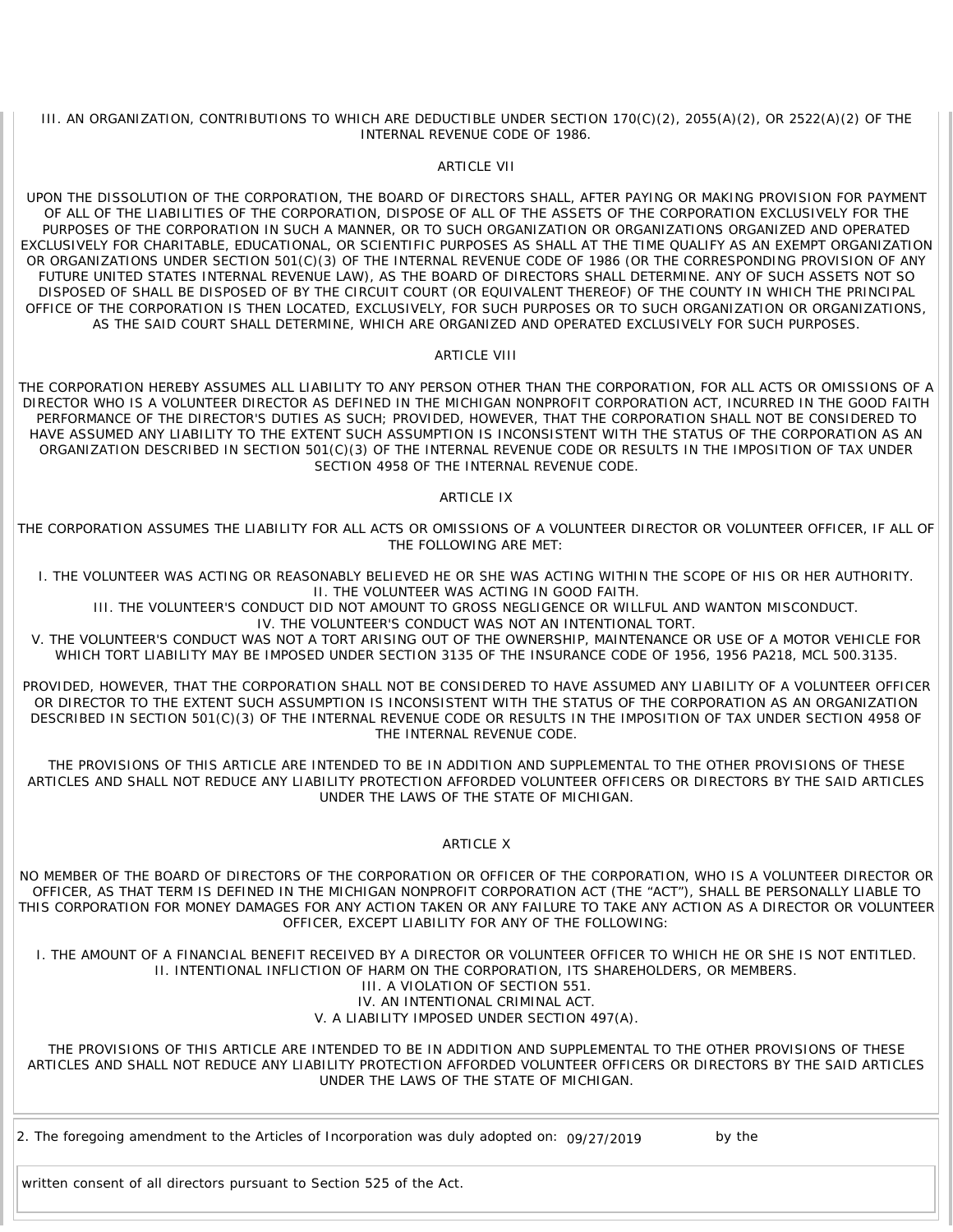| This document must be signed by an authorized officer or agent: |                                                                                                                                      |                                                                                                                                       |  |  |  |
|-----------------------------------------------------------------|--------------------------------------------------------------------------------------------------------------------------------------|---------------------------------------------------------------------------------------------------------------------------------------|--|--|--|
| Signed this 30th Day of September, 2019 by:                     |                                                                                                                                      |                                                                                                                                       |  |  |  |
| <b>Signature</b>                                                | <b>Title</b>                                                                                                                         | Title if "Other" was selected                                                                                                         |  |  |  |
| Cevin Taylor, Attorney                                          | Authorized Agent                                                                                                                     |                                                                                                                                       |  |  |  |
|                                                                 | that to the best of my knowledge the information provided is true, accurate, and in compliance with the Act.<br>∟Decline⊹<br>⊦Accept | By selecting ACCEPT, I hereby acknowledge that this electronic document is being signed in accordance with the Act. I further certify |  |  |  |